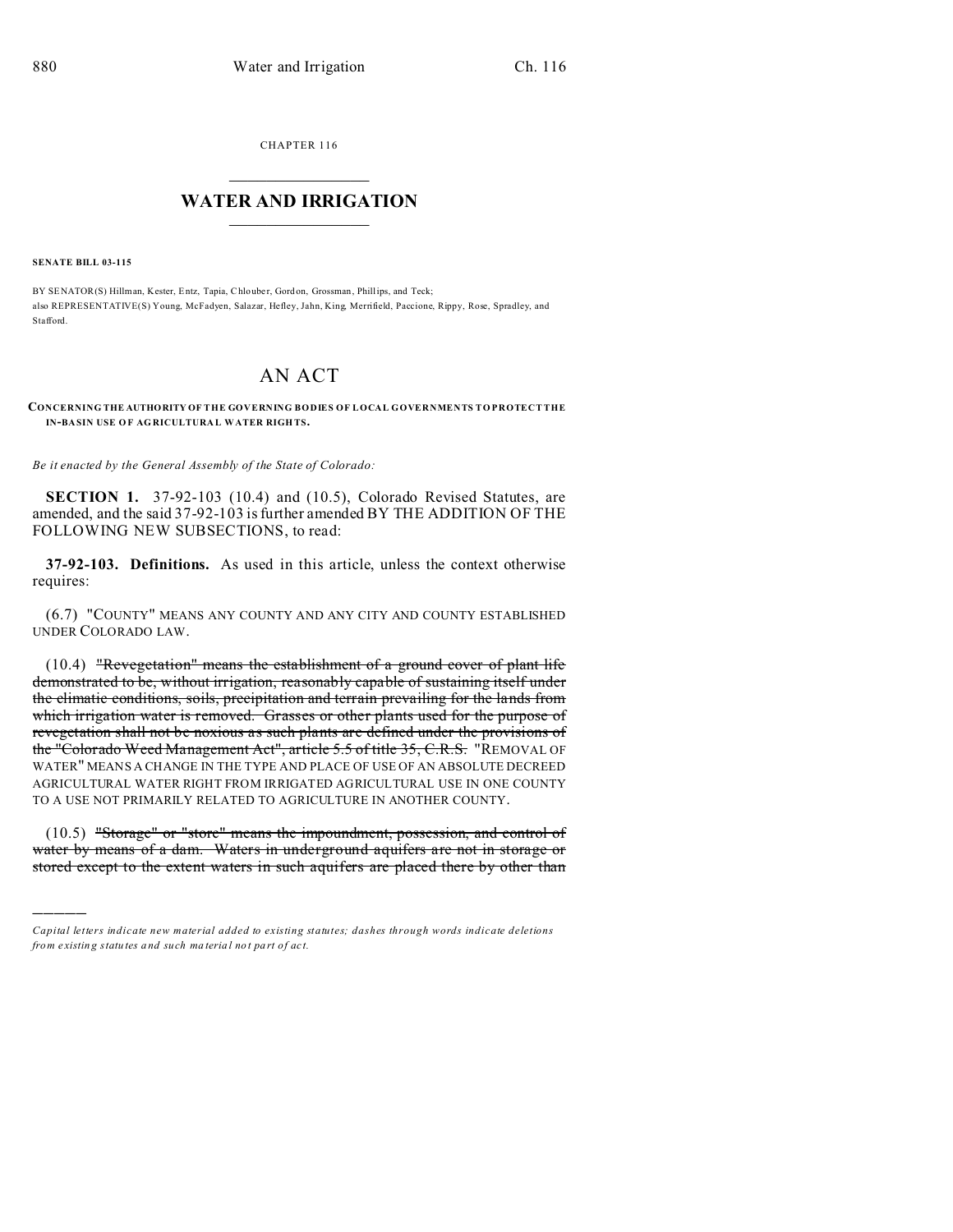## Ch. 116 Water and Irrigation 881

natural means with water to which the person placing such water in the underground aquifer has a conditional or decreed right. "REVEGETATION" MEANS THE ESTABLISHMENT OF A GROUND COVER OFPLANT LIFE DEMONSTRATED TO BE, WITHOUT IRRIGATION, REASONABLY CAPABLE OF SUSTAINING ITSELF UNDER THE CLIMATIC CONDITIONS, SOILS, PRECIPITATION, AND TERRAIN PREVAILING FOR THE LANDS FROM WHICH IRRIGATION WATER IS REMOVED. GRASSES OR OTHER PLANTS USED FOR THE PURPOSE OF REVEGETATION SHALL NOT BE NOXIOUS AS SUCH PLANTS ARE DEFINED UNDER THE PROVISIONS OF THE "COLORADO NOXIOUS WEED ACT", ARTICLE 5.5 OF TITLE 35, C.R.S.

(10.6) "SIGNIFICANT WATER DEVELOPMENT ACTIVITY" MEANS ANY REMOVAL OF WATER THAT RESULTS IN THE TRANSFER OF MORE THAN ONE THOUSAND ACRE-FEET OF CONSUMPTIVE USE OF WATER PER YEAR BY A SINGLE APPLICANT OR AN APPLICANT'S AGENTS.

(10.7) "STORAGE" OR "STORE" MEANS THE IMPOUNDMENT, POSSESSION, AND CONTROL OF WATER BY MEANS OF A DAM. WATERS IN UNDERGROUND AQUIFERS ARE NOT IN STORAGE OR STORED EXCEPT TO THE EXTENT WATERS IN SUCH AQUIFERS ARE PLACED THERE BY OTHER THAN NATURAL MEANS WITH WATER TO WHICH THE PERSON PLACING SUCH WATER IN THE UNDERGROUND AQUIFER HAS A CONDITIONAL OR DECREED RIGHT.

**SECTION 2.** 37-92-302, Colorado Revised Statutes, is amended BY THE ADDITION OF A NEW SUBSECTION to read:

**37-92-302. Applications for water rights or changes of such rights - plans for augmentation.** (3.5) IN ADDITION TO THE RESUME NOTICE REQUIRED TO BE GIVEN BY SUBSECTION (3) OF THIS SECTION, ANY NOTICE OF AN APPLICATION FOR A CHANGE OF IRRIGATION WATER RIGHTS THAT CONSTITUTES A SIGNIFICANT WATER DEVELOPMENT ACTIVITY SHALL INCLUDE EVIDENCE THAT THE APPLICANT HAS GIVEN NOTICE OF THE CONTENTS OF SUCH APPLICATION BY MAIL WITHIN TEN DAYS AFTER FILING TO THE:

(a) BOARD OF COUNTY COMMISSIONERS OF THE COUNTY FROM WHICH THE WATER IS BEING REMOVED;

(b) BOARD OF THE SCHOOL DISTRICT THAT ENCOMPASSES THE LAND FROM WHICH THE WATER IS BEING REMOVED;

(c) OFFICES OF EVERY WATER CONSERVANCY AND WATER CONSERVATION DISTRICT FROM WHICH THE WATER IS TO BE REMOVED;

(d) SECRETARY OF EVERY DITCH COMPANY WHOSE WATER IS INVOLVED IN THE SIGNIFICANT WATER DEVELOPMENT ACTIVITY; AND

(e) GOVERNING BODY OF EVERY CITY, CITY AND COUNTY, AND TOWN THAT ENCOMPASSES LAND FROM WHICH THE WATER IS BEING REMOVED.

**SECTION 3.** 37-92-304, Colorado Revised Statutes, is amended BY THE ADDITION OF A NEW SUBSECTION to read: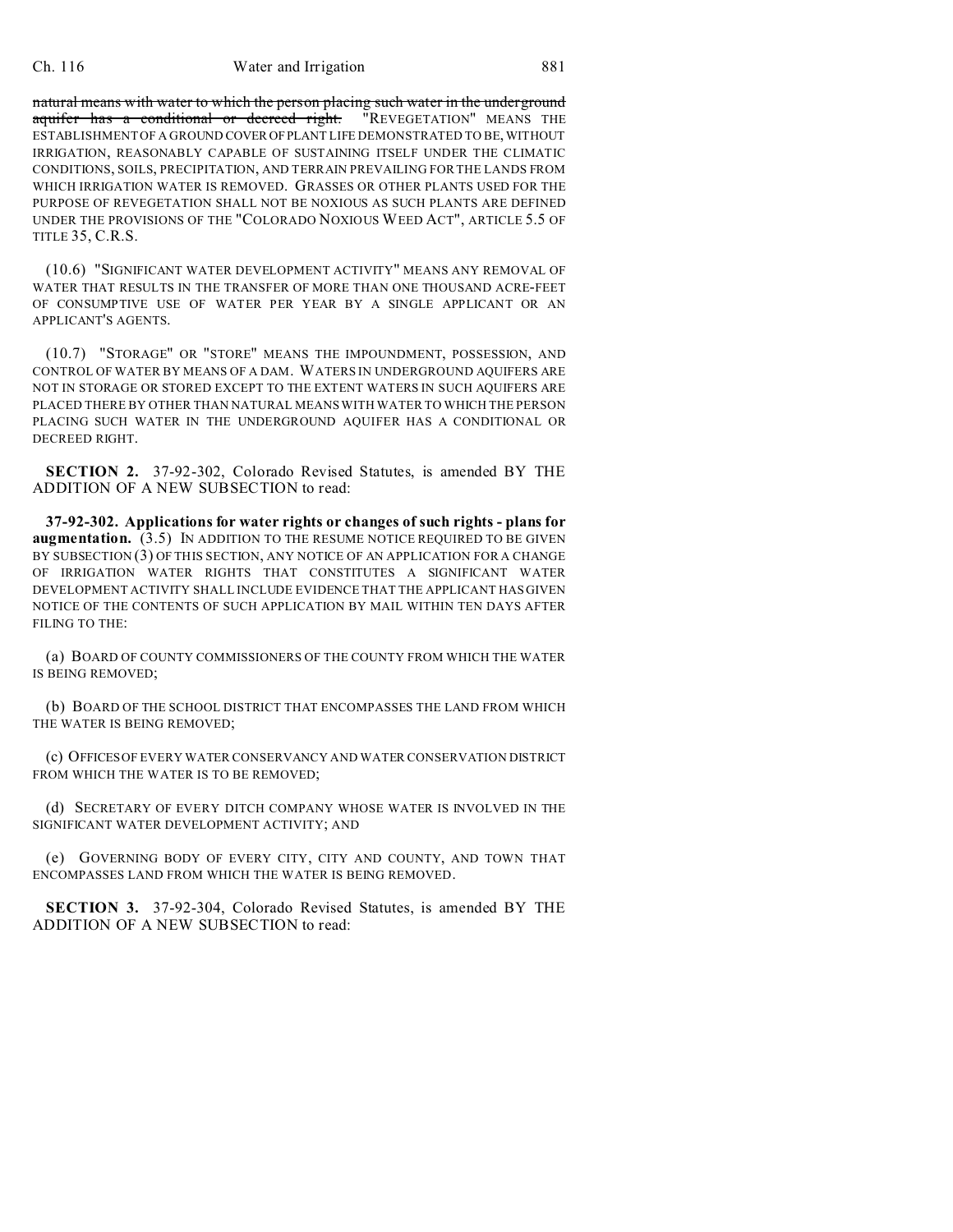**37-92-304. Proceedings by the water judge.** (6.5) ANY DECISION OF A WATER JUDGE CONCERNING A SIGNIFICANT WATER DEVELOPMENT ACTIVITY SHALL INCLUDE, AS A CONDITION OF THE DECREE APPROVING THE CHANGE APPLICATION, A PROVISION IN THE DECREE FOR RETAINED JURISDICTION TO ENSURE PAYMENT OF ANY FEES IMPOSED PURSUANT TO SECTION 37-92-305 (4.5).

**SECTION 4.** 37-92-305 (4.5), Colorado Revised Statutes, is amended to read:

**37-92-305. Standards with respect to rulings of the referee and decisions of the water judge.** (4.5) (a) THE terms and conditions applicable to changes of use of water rights from agricultural irrigation purposes to other beneficial uses SHALL include reasonable provisions designed to accomplish the revegetation AND NOXIOUS WEED MANAGEMENT of lands from which irrigation water is removed. The applicant may, at any time, request a final determination under the court's retained jurisdiction that no further application of water will be necessary in order to satisfy the revegetation provisions. Dry land agriculture may not be subject to revegetation order of the court.

(b) (I) IF ARTICLE 65.1 OF TITLE 24, C.R.S., IS NOT APPLICABLE TO A SIGNIFICANT WATER DEVELOPMENT ACTIVITY, THE COURT MAY UTILIZE THE METHODS SPECIFIED IN THIS SECTION TO MITIGATE CERTAIN POTENTIAL EFFECTS OF SUCH ACTIVITY. SUBJECT TO THE PROVISIONS OF THIS ARTICLE, A COURT MAY IMPOSE THE FOLLOWING MITIGATION PAYMENTS UPON ANY PERSON WHO FILES AN APPLICATION FOR REMOVAL OF WATER AS PART OF A SIGNIFICANT WATER DEVELOPMENT ACTIVITY:

(A) **Transition mitigation payment.** A TRANSITION MITIGATION PAYMENT SHALL EQUAL THE AMOUNT OF THE REDUCTION IN PROPERTY TAX REVENUES FOR PROPERTY THAT IS SUBJECT TO TAXATION BY AN ENTITY LISTED IN SECTION 37-92-302 (3.5) THAT IS ATTRIBUTABLE TO A SIGNIFICANT WATER DEVELOPMENT ACTIVITY. SUCH PAYMENT SHALL BE MADE ON AN ANNUAL BASIS IN ACCORDANCE WITH THE REPAYMENT SCHEDULE ESTABLISHED BY THE COURT UNLESS THE APPLICANT AND THE TAXING ENTITIES MUTUALLY AGREE ON AN ALTERNATE PAYMENT SCHEDULE. THE COUNTY SHALL CERTIFY, AS APPROPRIATE, TO THE CHANGE APPLICANT EACH YEAR THE AMOUNT OF MITIGATION PAYMENT DUE UNDER THIS SUBPARAGRAPH (I). ANY MONEYS COLLECTED PURSUANT TO THIS SUB-SUBPARAGRAPH (A) SHALL BE DISTRIBUTED BY THE BOARD OF COUNTY COMMISSIONERS OF THE COUNTY FROM WHICH WATER IS REMOVED AMONG THE ENTITIES IN THE COUNTY IN PROPORTION TO THE PERCENTAGE OF THEIR SHARE OF THE TOTAL OF PROPERTY TAXES FOR NONBONDED INDEBTEDNESS PURPOSES.

(B) **Bonded indebtedness payment.** A BONDED INDEBTEDNESS PAYMENT SHALL BE MADE ON AN ANNUAL BASIS IN THE SAME MANNER AS MITIGATION PAYMENTS AND SHALL BE BASED ON THE BONDED INDEBTEDNESS ON THE PROPERTY THAT IS TO BE REMOVED FROM IRRIGATION AT THE TIME THE DECREE IS ENTERED. THE BONDED INDEBTEDNESS PAYMENT SHALL BE EQUAL TO THE REDUCTION IN BOND REPAYMENT REVENUES THAT IS ATTRIBUTABLE TO THE REMOVAL OF WATER AS PART OF A SIGNIFICANT WATER DEVELOPMENT ACTIVITY. THE COURT MAY IDENTIFY SUCH MITIGATION PAYMENT AS PART OF THE DECREE. WHENEVER AN APPLICATION FOR DETERMINATION WITH RESPECT TO A CHANGE OF WATER RIGHTSREQUIRES A PAYMENT PURSUANT TO THIS SUB-SUBPARAGRAPH (B), THE BOARD OF COUNTY COMMISSIONERS OF THE COUNTY FROM WHICH WATER IS REMOVED SHALL DISTRIBUTE ANY MONEYS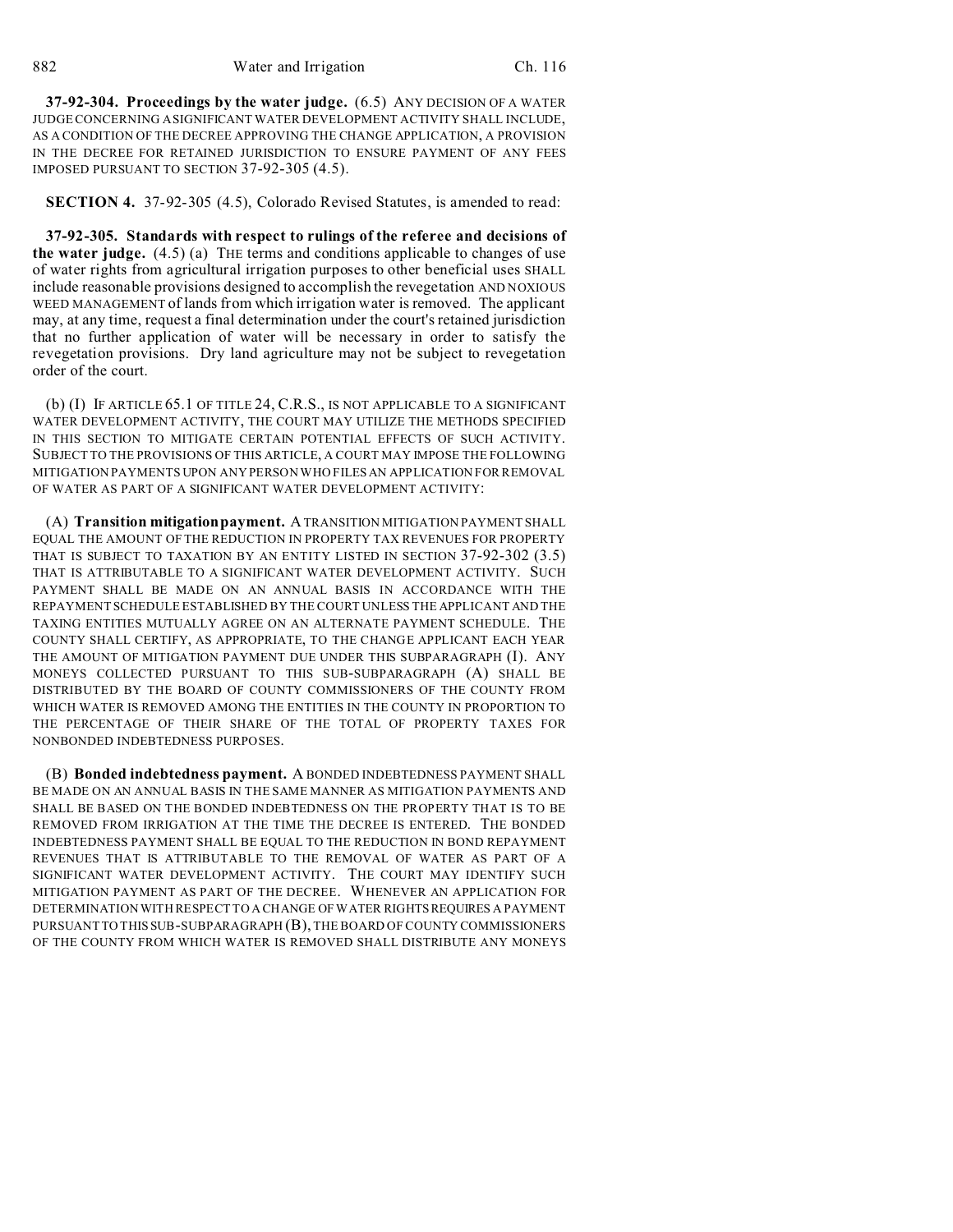COLLECTED AMONG THE ENTITIES IN THE COUNTY HAVING BONDED INDEBTEDNESS IN PROPORTION TO THE PERCENTAGE OF THEIR SHARE OF THE TOTAL OF SUCH INDEBTEDNESS.

(II) UNLESS THE COURT DETERMINES THAT A GREATER OR LESSER PERIOD OF TIME WOULD BE APPROPRIATE BASED UPON THE EVIDENCE OF RECORD, THE AMOUNT OF THE TRANSITION MITIGATION AND BONDED INDEBTEDNESS PAYMENTS SHALL BE EQUAL TO THE TOTAL REDUCTION IN REVENUES FOR A PERIOD OF THIRTY YEARS COMMENCING UPON THE DATE OF INITIAL REDUCTIONS IN SUCH REVENUES AS A CONSEQUENCE OF THE REMOVAL OF WATER ASSOCIATED WITH THE SIGNIFICANT WATER DEVELOPMENT ACTIVITY.

(III) TO THE EXTENT THAT THERE IS AN INCREASE IN THE PROPERTY TAX OR BONDED INDEBTEDNESS REVENUES AFTER THE DATE OF THE COMMENCEMENT OF THE PAYMENT OBLIGATIONS IDENTIFIED UNDER SUB-SUBPARAGRAPHS (A) AND (B) OF SUBPARAGRAPH (I) OF THIS PARAGRAPH (b) AS A CONSEQUENCE OF A CHANGE IN LAND USE AND ACCOMPANYING MODIFICATION OF THE ASSESSED VALUATION OF THE LAND, SUCH PAYMENT OBLIGATIONS SHALL BE CORRESPONDINGLY REDUCED.

(IV) WHEN DETERMINING THE AMOUNT TO BE PAID PURSUANT TO THIS PARAGRAPH (b), IF ANY, THE COURT SHALL TAKE INTO CONSIDERATION ANY EVIDENCE OF A BENEFICIAL IMPACT TO THE COUNTY FROM WHICH THE WATER IS TO BE DIVERTED AND SHALL ADJUST THE AMOUNT OF THE PAYMENT ACCORDINGLY.

(c) PARAGRAPH (b) OF THIS SUBSECTION (4.5) SHALL NOT APPLY TO:

(I) ANY REMOVAL OF WATER INVOLVING WATER RIGHTS OWNED BY THE APPLICANT PRIOR TO THE EFFECTIVE DATE OF THIS SUBPARAGRAPH (I), AS AMENDED; ANY REMOVAL OF WATER THAT WAS ACCOMPLISHED PRIOR TO THE EFFECTIVE DATE OF THIS SUBPARAGRAPH (I), AS AMENDED; ANY REMOVAL OF WATER FOR WHICH AN APPLICATION FOR A CHANGE OF WATER RIGHTS WAS PENDING IN THE WATER COURT ON SUCH DATE; OR ANY REMOVAL OF WATER FOR WHICH A DECREE HAS BEEN ENTERED THAT CONTINUES TO BE SUBJECT TO THE WATER COURT'S RETAINED JURISDICTION;

(II) ANY REMOVAL OF WATER WHEN:

(A) SUCH CHANGE IS UNDERTAKEN BY A WATER CONSERVANCY DISTRICT, WATER CONSERVATION DISTRICT, SPECIAL DISTRICT, DITCH COMPANY, OTHER DITCH ORGANIZATION, OR MUNICIPALITY;

(B) THE WATER WAS BENEFICIALLY USED WITHIN THE BOUNDARIES OR SERVICE AREA OF SUCH ENTITY BEFORE THE REMOVAL; AND

(C) THE WATER WILL CONTINUE TO BE BENEFICIALLY USED WITHIN SUCH ENTITY'S BOUNDARIES OR SERVICE AREA AFTER THE REMOVAL; OR

(III) ANY REMOVAL OF WATER WHERE THE NEW PLACE OF USE IS WITHIN A TWENTY-MILE RADIUS OF THE HISTORIC PLACE OF USE, EVEN THOUGH SUCH NEW PLACE IS LOCATED WITHIN A DIFFERENT COUNTY. FOR PURPOSES OF THIS SUBPARAGRAPH (III), THE DISTANCE BETWEEN THE HISTORIC PLACE OF USE AND THE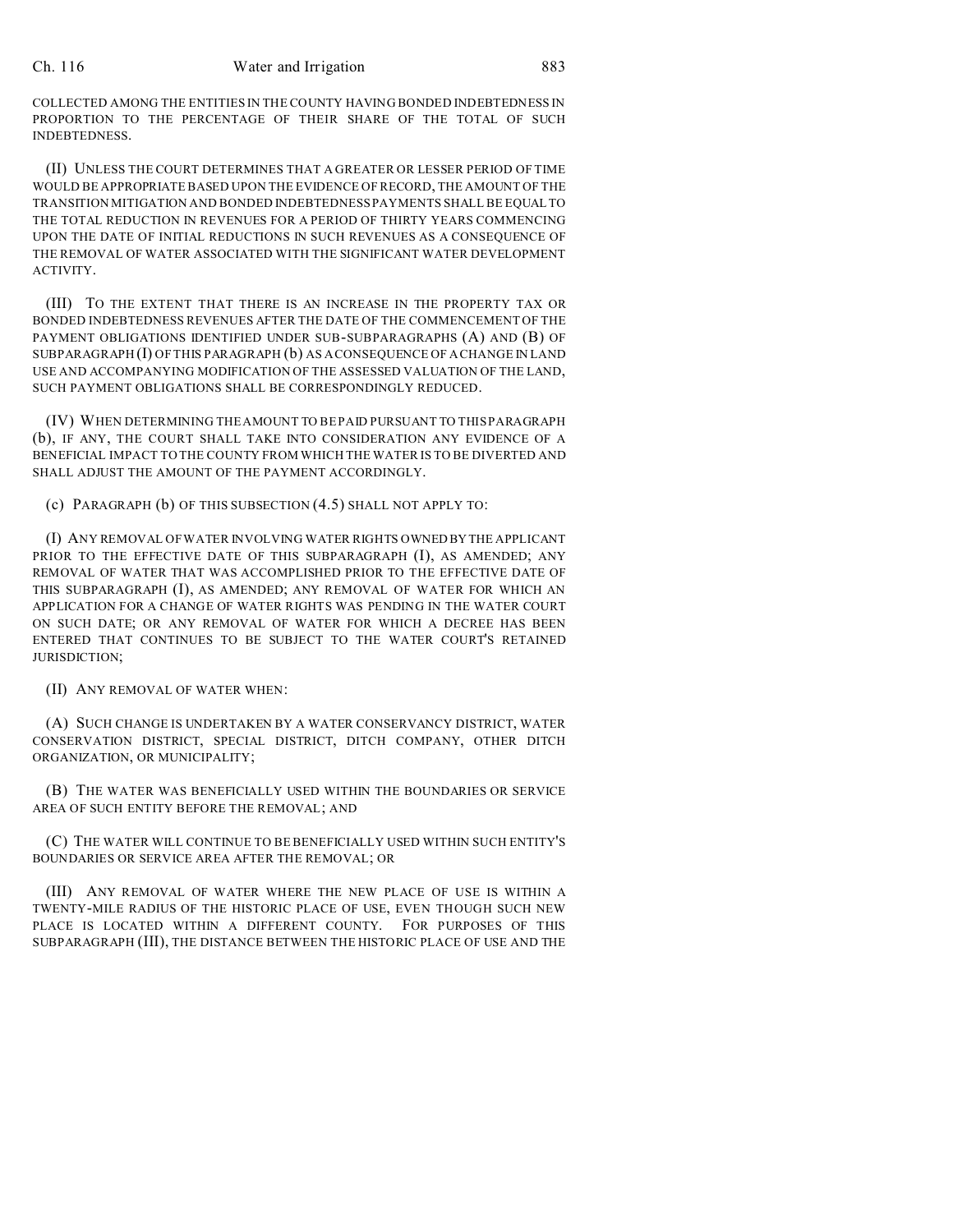PROPOSED NEW PLACE OF USE SHALL BE MEASURED BETWEEN THE MOST PROXIMATE POINTS IN THE RESPECTIVE AREAS.

**SECTION 5.** Article 2 of title 29, Colorado Revised Statutes, is amended BY THE ADDITION OF A NEW SECTION to read:

**29-2-103.7. Special taxes for water rights.** (1) ON AND AFTER JULY 1, 2003, IN ADDITION TO ANY SALES TAX IMPOSED PURSUANT TO SECTION 29-2-103, COUNTIES ARE AUTHORIZED TO LEVY A COUNTY SALES TAX, USE TAX, OR ANY COMBINATION OF SUCH TAXES OF UP TO ONE PERCENT FOR THE PURPOSES OF PURCHASING, ADJUDICATING CHANGES OF, LEASING, USING, BANKING, AND SELLING WATER RIGHTS THAT HAVE BEEN ADJUDICATED FOR USE WITHIN SUCH COUNTY OR IN A MUNICIPALITY OR COUNTY THAT IS SUBJECT TO AN INTERGOVERNMENTAL AGREEMENT CONCERNING SUCH TAX PURSUANT TO SUBSECTION (2) OF THIS SECTION.

(2) (a) A COUNTY MAY ENTER INTO AN INTERGOVERNMENTAL AGREEMENT WITH ANY MUNICIPALITY OR OTHER COUNTY OR MAY ENTER INTO A CONTRACTUAL AGREEMENT WITH ANY PRIVATE ENTITY TO FACILITATE THE ACHIEVEMENT OF THE PURPOSES ENUMERATED IN SUBSECTION (1) OF THIS SECTION.

(b) ANY COUNTY THAT USES TAX REVENUES IMPOSED PURSUANT TO THIS SECTION SHALL ESTABLISH STANDARDS FOR THE USE OF SUCH REVENUES.

(3) (a) NO SALES TAX, USE TAX, OR COMBINATION OF SUCH TAXES SHALL BE LEVIED PURSUANT TO SUBSECTION (1) OF THIS SECTION UNTIL A BALLOT PROPOSAL FOR THE LEVYING OF SUCH TAXES HAS BEEN REFERRED TO AND APPROVED BY THE REGISTERED ELECTORS OF THE COUNTY IN ACCORDANCE WITH THIS ARTICLE. THE BALLOT QUESTION FOR ANY PROPOSAL FOR A SALES OR USE TAX INCREASE PURSUANT TO THIS SECTION SHALL CLEARLY STATE THAT THE APPROVAL OF SUCH SALES OR USE TAX MAY RESULT IN A SALES OR USE TAX RATE IN EXCESS OF THE CURRENT LIMITATION CONTAINED IN SECTION 29-2-108 (1).

(b) THE PROPOSAL FOR A TAX PURSUANT TO THIS SECTION MAY BE SUBMITTED ONLY ON THE FIRST TUESDAY AFTER THE FIRST MONDAY IN NOVEMBER OF EACH YEAR AND SHALL BE CONDUCTED BY THE COUNTY CLERK AND RECORDER IN ACCORDANCE WITH THE "UNIFORM ELECTION CODE OF 1992", ARTICLES 1 TO 13 OF TITLE 1, C.R.S.

(4) THIS SECTION SHALL NOT BE CONSTRUED TO EXPAND THE USE TAX BASE OF ANY COUNTY IN THIS STATE, AS SUCH BASE IS DESCRIBED IN SECTION 29-2-109 (1).

(5) ALL REVENUES COLLECTED FROM SUCH COUNTY TAXES SHALL BE CREDITED TO A SPECIAL FUND IN THE COUNTY TREASURY KNOWN AS THE COUNTY WATER FUND. THE COUNTY WATER FUND SHALL BE USED ONLY FOR THE PURPOSES ENUMERATED IN SUBSECTION (1) OF THIS SECTION.

**SECTION 6.** 29-2-108 (3), Colorado Revised Statutes, is amended to read:

**29-2-108. Limitation on amount.** (3) Any tax imposed pursuant to sections SECTION 29-1-204.5 (3) (f.1), 29-2-103.7, 30-11-107.5, and OR 30-11-107.7, C.R.S., and the additional tax authorized by section 30-20-604.5, C.R.S., if imposed, shall